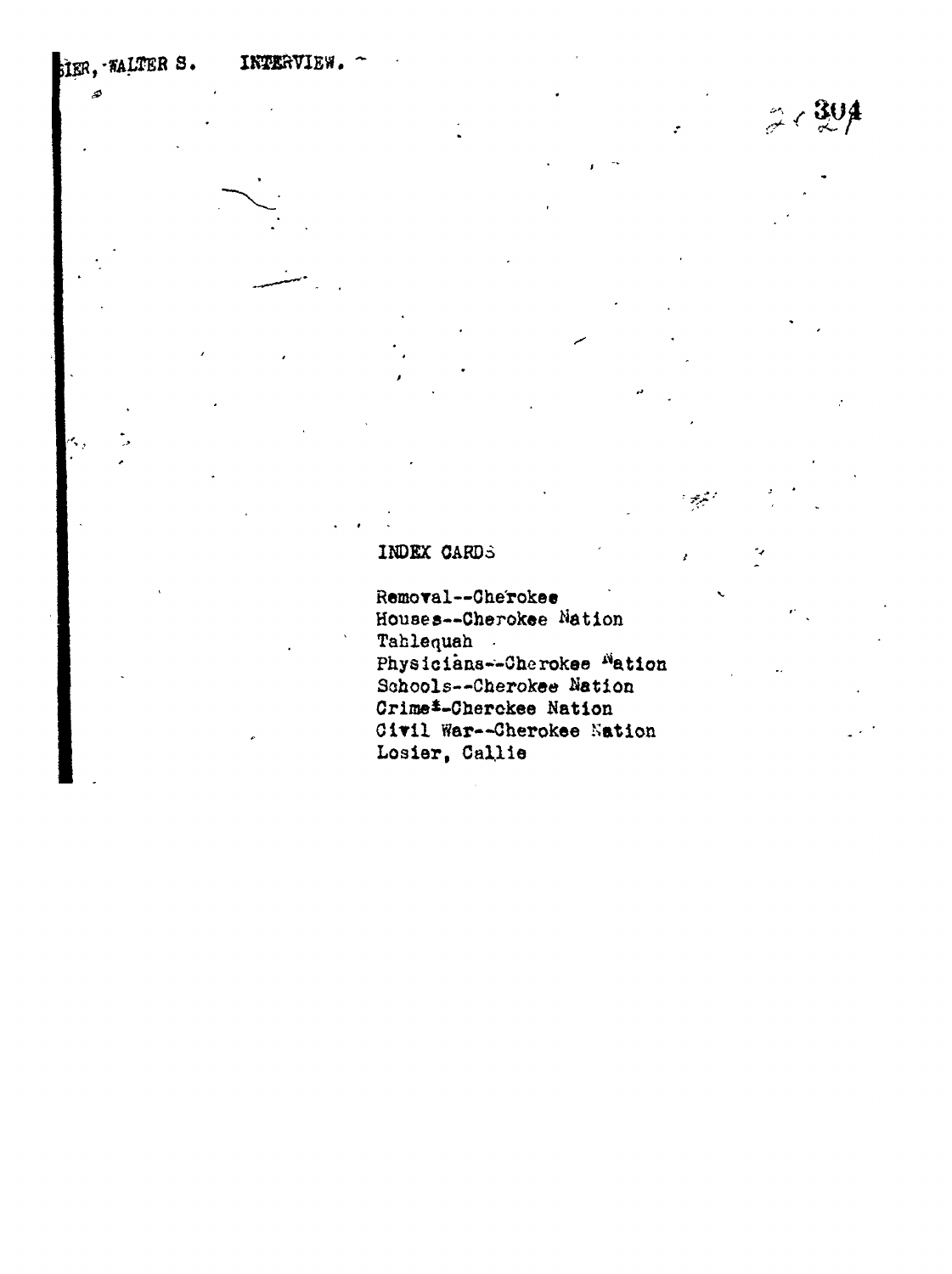LOSIER, WALTER S. INTERVIEW.

Chauncey O. Moore, Supervince Indian-Pioneer History, S-149

Frank J. Still Field Worker

## Interview: Walter S. Losier and Callie Losiar

ದ ಮುಖ್ಯಮಾ

Mr. Walter S. Losier, who lives at Tahlequah, Oklahoma, was born September 2nd, 1858 at Tahlequah, I. T. He is a Cherokee Indian.

Father - Dr. I. D. Losier

Mother - Sugan Agnew Losiert

His grandfather Mills and his mother, who was 8 years old at the time, came over the "trail of tears" from Georgia, in 1838. His grandfather would carry his mether when she got tired.

... A Elis father was the first doctor at the Male Seminary. He helped plat and lay off the town of Tahlequah.

## OLDEST HOUSE IN TAHLEQUAH, OKLA.

The old house of logs is still standing and in very good repair. Mr. Losier is the oldest man living that was born and reared in Tahlequah. He and his sister live togsther in a new home a few feet away from the old log house.

His people first came to Flint District and then to Eureka. He lived with his Aunt Anna Turner and William Turner. His father was the first doctor at the Seminaries after the war.

## Interview: By Callie Losier

I went to the old Female Seminary before it burned. I taught school in Delaware, Flint, Goingsnake, Tahlequah and Illinois District. I also taught at Grandview and Crittenden.

Sue and Mary Jones, daughters of Rev. John B. Jones, were classmates of mine. I was sick once at the Female Seminary.

My father was captured one day when he started to see a patient, Mrs. Joe Cookson but they turned him loose. That same day a man took my mother's

 $2.2$ 

305